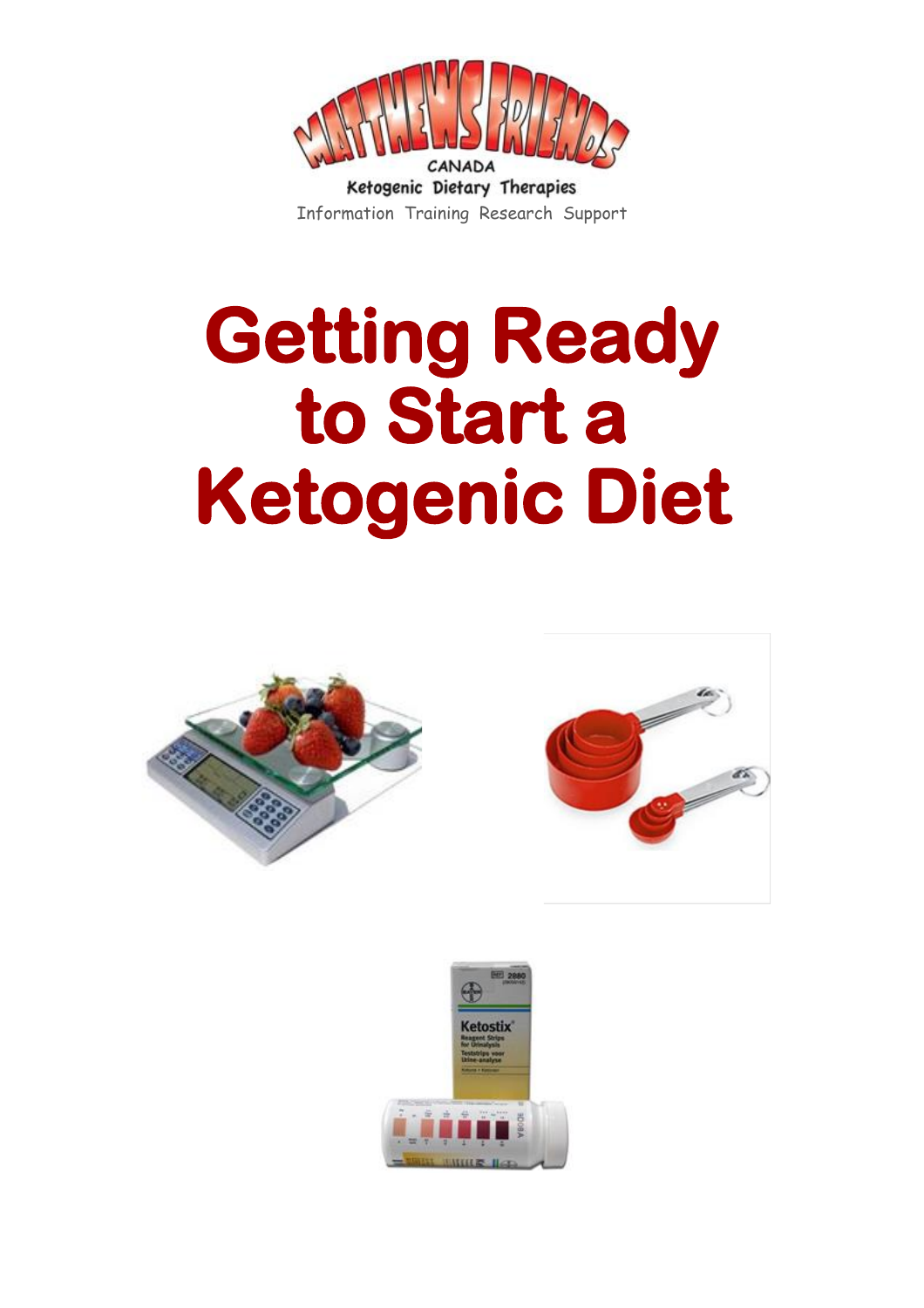

The ketogenic diet is a high fat, adequate protein, low carbohydrate diet. Although there are different versions of the diet available, the basic principles are the same. They do mean making changes at home and being well prepared will help you make the necessary changes.

Your ketogenic dietitian will provide you with a specific ketogenic diet plan which will be tailored to your needs.

Prior to starting your dietitian-approved ketogenic diet plan, some changes can be made at home. Make sure to just introduce one new thing at a time and report back to your ketogenic medical team:

- Week 1 Establish regular meal / snack times
- Week 2 Cut out all sweets / chocolates / cakes / cookies
- Week 3 Increase fat intake
- Week 4 Slightly decrease starchy carbohydrates (by no more than  $\frac{1}{4}$  of a portion), in particular refined carbohydrate such as bread, pasta, rice and potato.

## **Week 1: Establish regular meal and snack times**

Eating at predictable times for your meals and snacks is very important for ketogenic diet therapy The ketogenic diet should be treated like a medication that needs to be taken at regular times throughout the day to be effective. If you are in a habit of missing or skipping meals or snacks – it is best to try to correct this habit first before beginning the ketogenic diet therapy. It is very important!

If you need more than one week to achieve this then take the time to do so. If there are boundaries to achieve a regular routine this is something you need to bring to the attention of your ketogenic diet team. Your team maybe able to help you overcome these boundaries.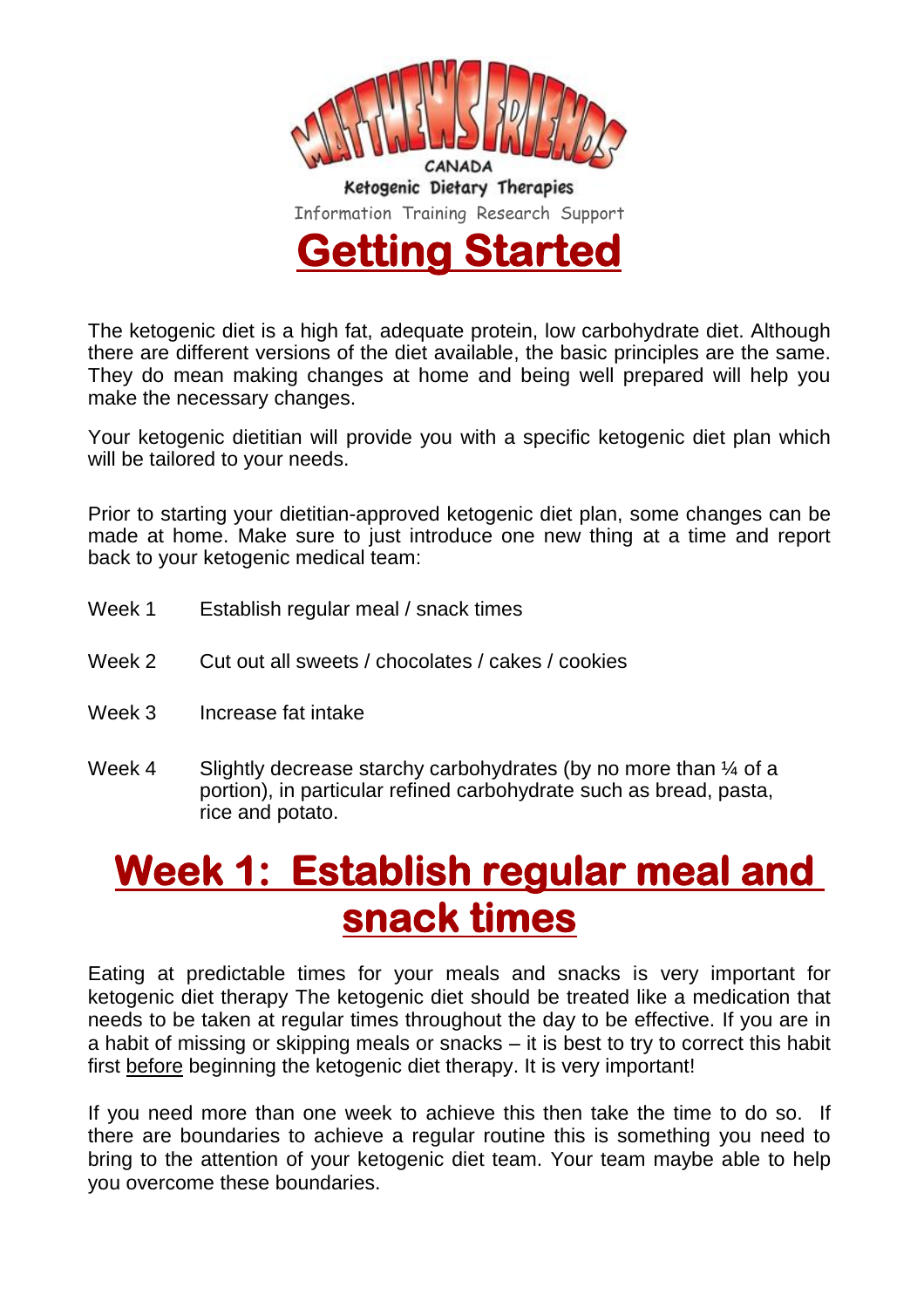

## **Week 2: Decreasing Sweet Carbohydrates**

Sugary carbohydrates need to be decreased prior to starting the diet. Sugar is not an essential part of the diet and the whole family can benefit from reducing their sugar intake.

| <b>Avoid</b>                                                                                 | <b>Alternative</b>                                                                      |
|----------------------------------------------------------------------------------------------|-----------------------------------------------------------------------------------------|
| All candy & chocolates (including<br>diabetic sweets)                                        | Fruit such as berries or rhubarb                                                        |
| Jam, honey, sweet spreads                                                                    | Cheese, cream cheese, peanut<br>butter, butter, margarine                               |
| Sweetened pop, fruit juice, fruit<br>punch                                                   | Water, sugar free or diet drinks                                                        |
| Sweetened milk shakes, hot<br>chocolate or speciality<br>sweetened coffees                   | Plain full fat milk mixed with<br>whipping cream (50:50)                                |
| <b>Biscuits &amp; cookies</b>                                                                | Crackers or rice cakes with<br>margarine or butter or cream<br>cheese                   |
| Cake & puddings                                                                              | Fruit/sugar free jello with<br>cream                                                    |
| <b>Sweetened Breakfast</b><br>Cereals<br>(eg Honey Nut Cheerios or<br><b>Frosted Flakes)</b> | Omelette, boiled or scrambled<br>eggs, ham, bacon with whole<br>grain toast with butter |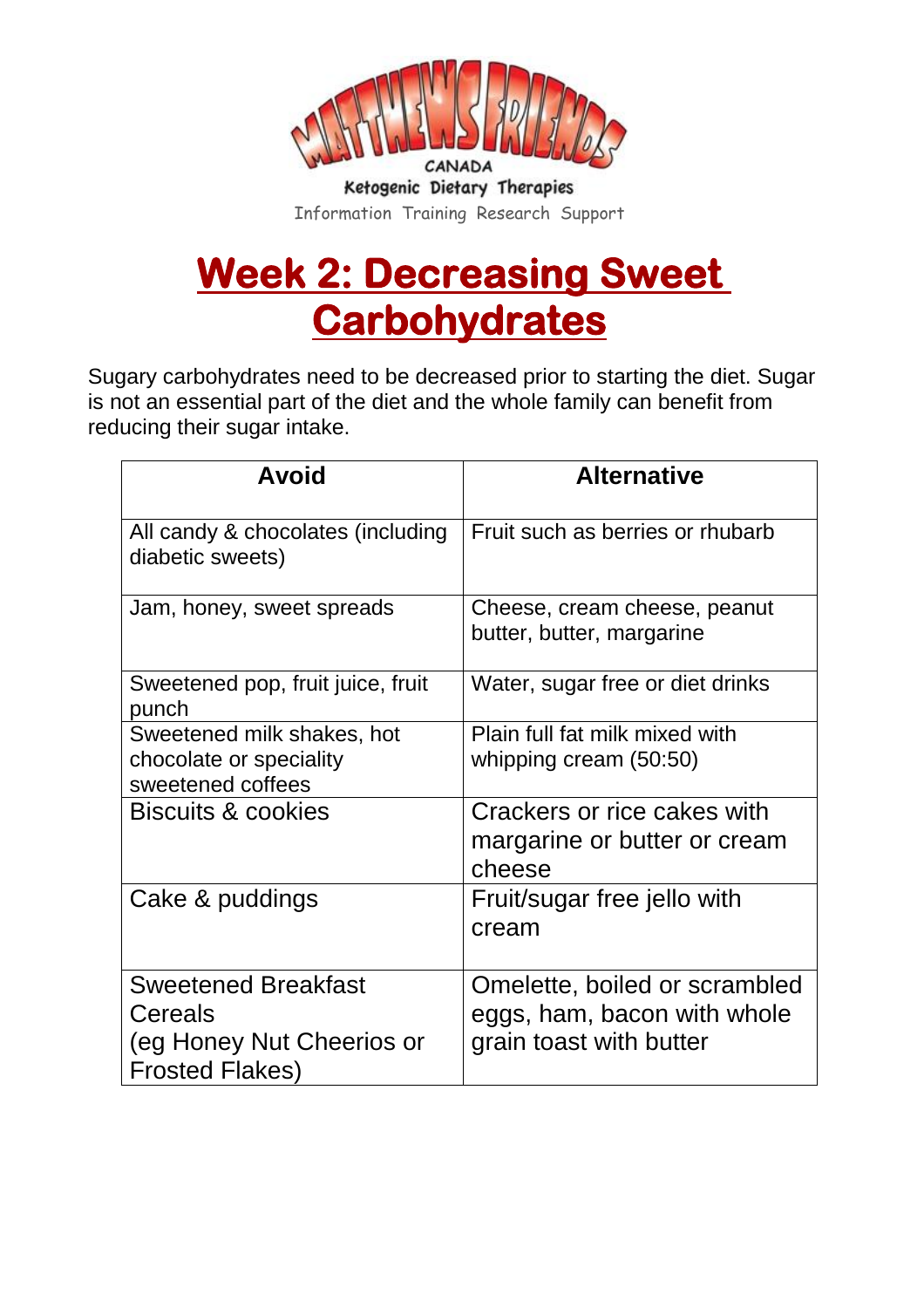

Information Training Research Support

**Week 3: Increasing Fat Intake**





A high fat intake is an essential part of any ketogenic diet. Fat needs to be increased gradually prior to starting the diet to reduce symptoms such as nausea, heartburn, or diarrhea.

- Swap to full fat foods (e.g. use full fat products such as yogurt, milk, butter).
- Fry foods in oil, butter, ghee, or margarine instead of grilling. Choose oils such as olive, canola, coconut.
- Melt butter or margarine on to vegetables or potatoes. Spread thickly on bread, toast, or crackers.
- Add mayonnaise or oil to salads.
- Add whipping cream to desserts, sauces, soups, and mix with full fat milk (50:50 cream:milk).
- Try making some egg custard or quiche recipes using whipping cream and full fat milk.

Start by adding extra fat (e.g. mayonnaise, oil, butter, whipping cream) to one meal per day and build up to every meal over two to three weeks.



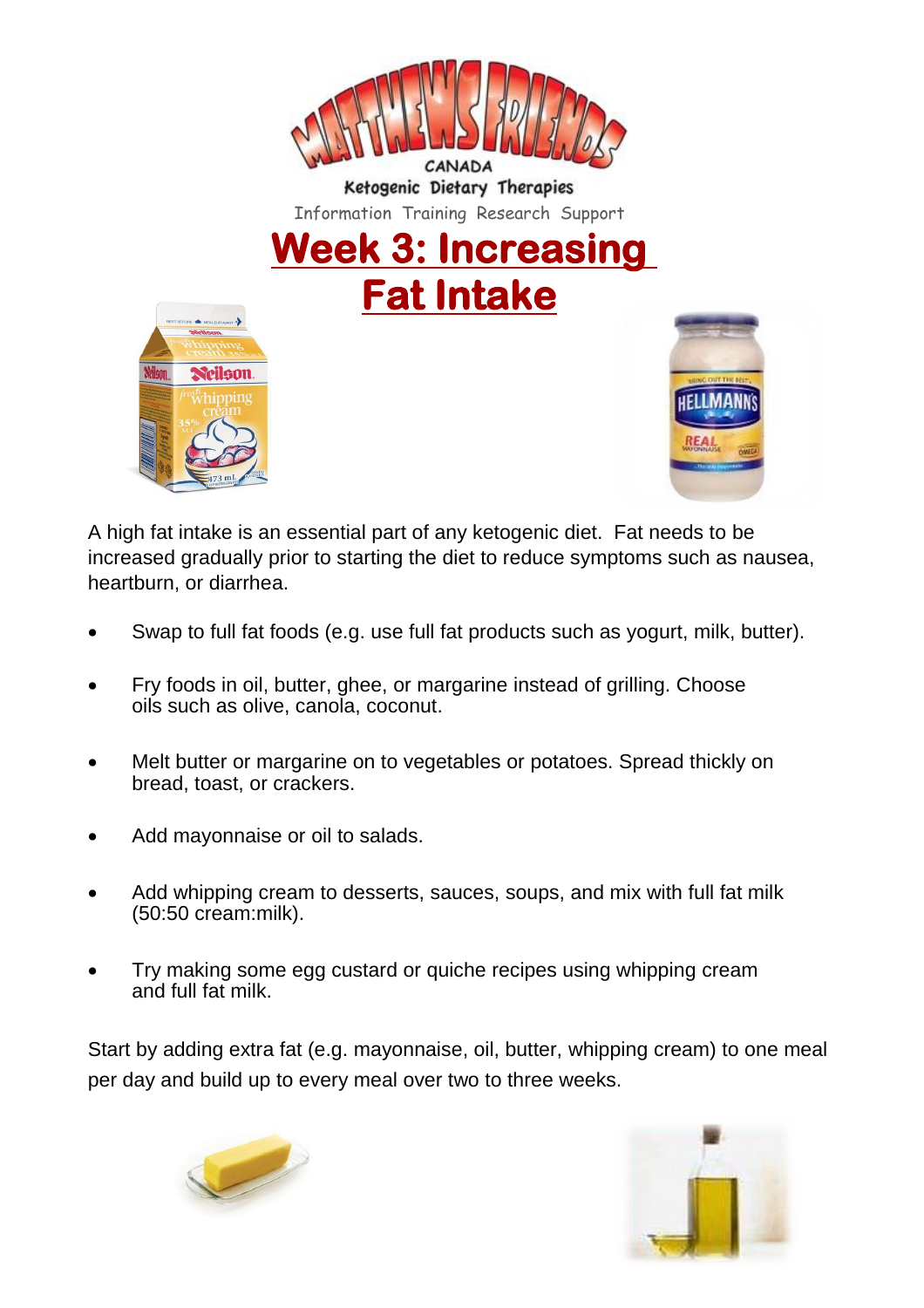

## **Week 4: Decreasing Starchy Carbohydrates**

- Slightly decrease starchy carbohydrates (by no more than  $\frac{1}{4}$  of a portion), in particular refined carbohydrate such as bread, pasta, rice and potato.
- It is important to still include sufficient carbohydrate calories at this stage to ensure that you do not become ketotic. Regular monitoring of blood sugars and ketones will be needed once you start your ketogenic diet.
- Continue to include the following foods in slightly smaller portions while adding fat sources:

| Rice or Pasta                        | Add whipping cream to sauces; Add<br>margarine or butter                  |
|--------------------------------------|---------------------------------------------------------------------------|
| <b>Potatoes or French Fries</b>      | Add margarine or butter; mash with<br>butter & cream; fry or roast in oil |
| <b>Breakfast Cereal (lower sugar</b> | Use full fat milk mixed with whipping                                     |
| versions)                            | cream                                                                     |
| <b>Bread or Crackers</b>             | Add margarine or butter liberally                                         |
| Vegetables                           | Add melted margarine or butter                                            |
| Salad                                | Add oil or mayonnaise                                                     |
| Fruit                                | Add whipping cream (liquid or<br>whipped)                                 |

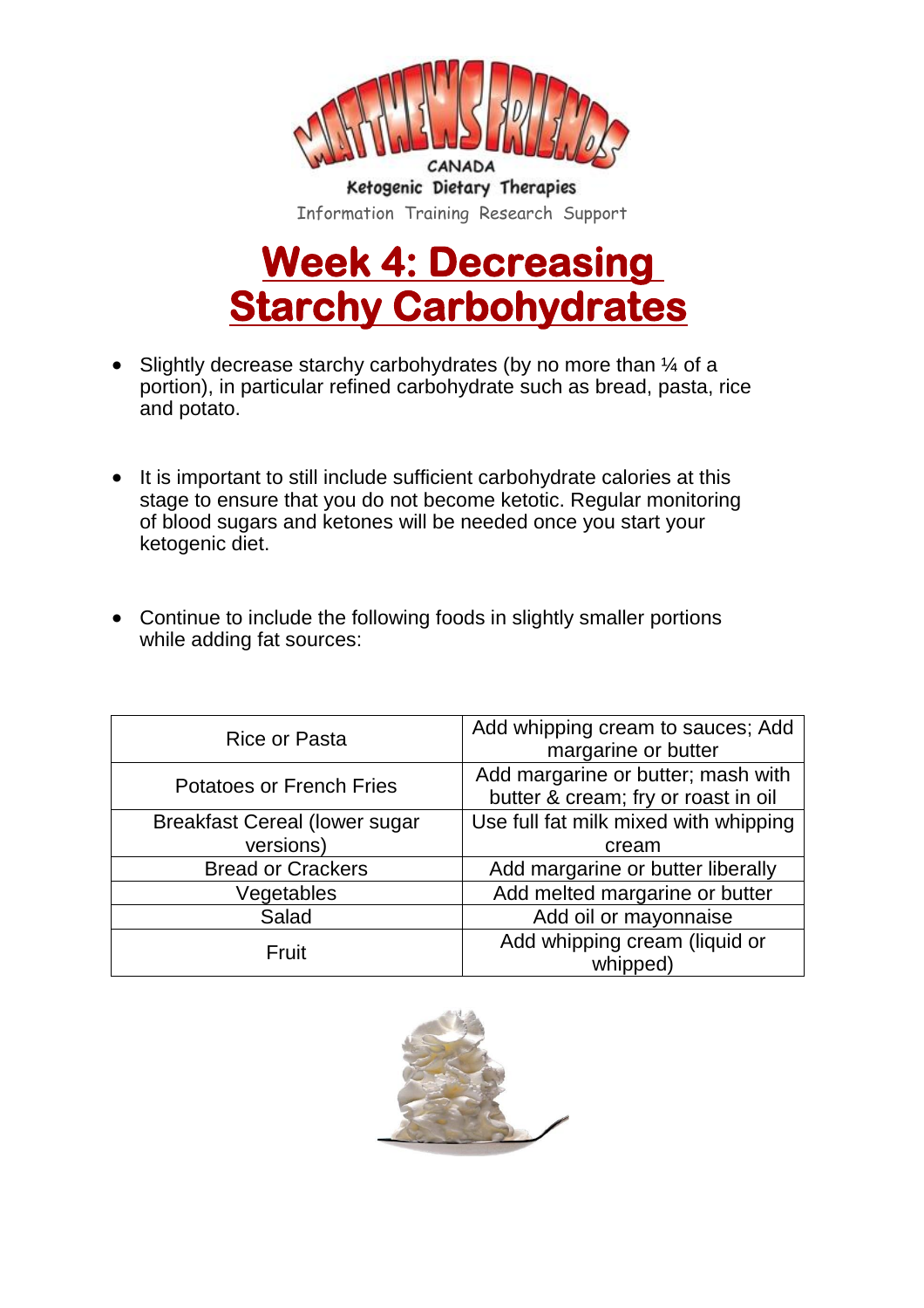



Protein sources should continue to be eaten as usual to provide calories and maintain growth. Examples include:

 $\bullet$ 

- Fish
- Beef
- **Chicken**
- Pork
- Moose
- Eggs
- Cheese
- **Duck**
- Lamb



To increase fat intake with protein sources:

- Fry where possible and serve with creamy sauces.
- Scramble eggs with butter and cream or used to make an omelette.
- Add margarine or butter to gravy.
- Mix mayonnaise and cream with herbs/spices to make a dip or sauce.